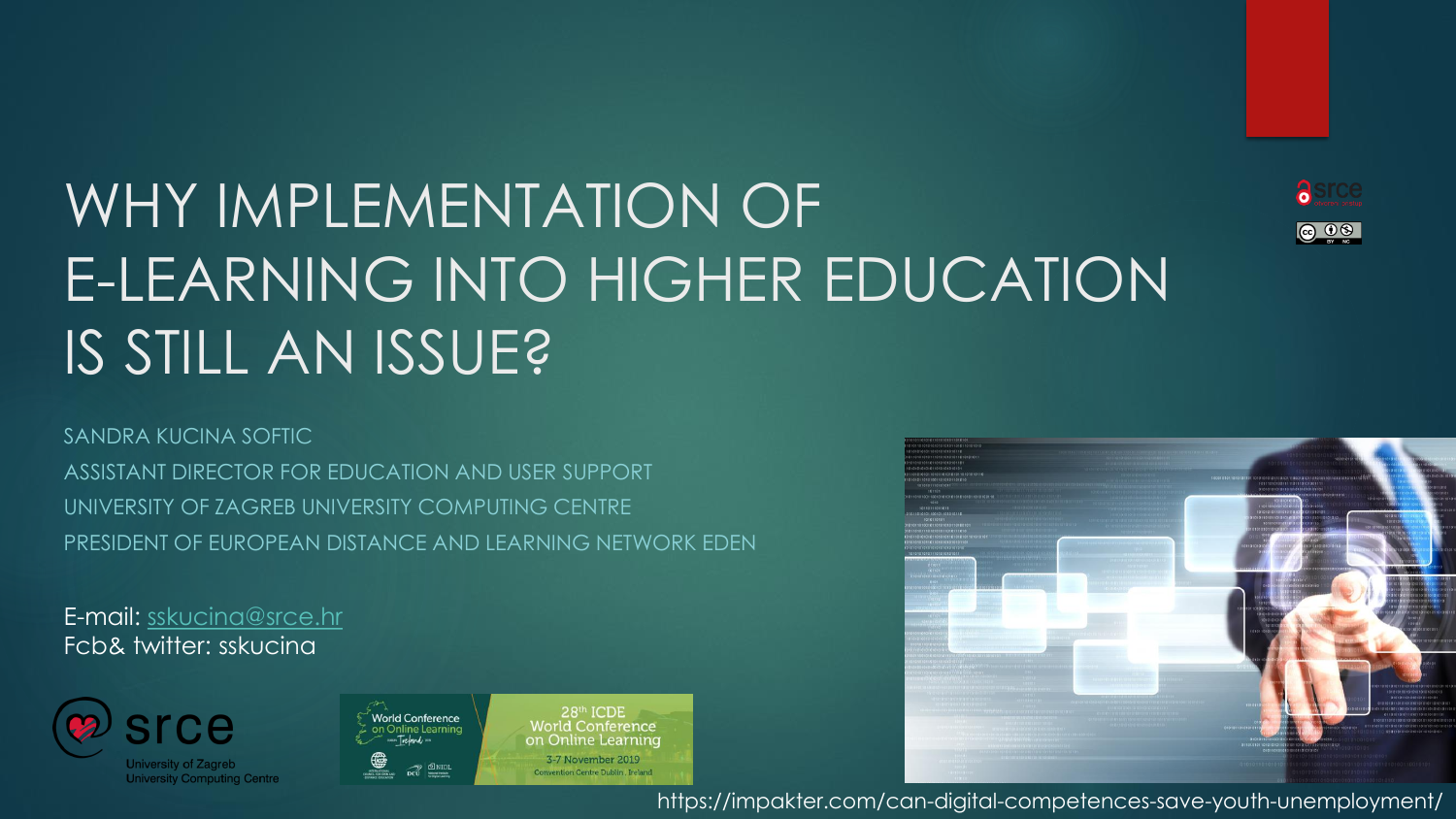## Teachers and e-learning

- Application of ICT and e-learning has to be carefully planned and devised to be set in the pedagogical context
- **Figure 1** Teachers need new knowledge and skills
- ▶ Teachers need support and training how to efficiently implement new technologies into teaching and learning
- National and university policies on education include e-learning as a part of educational process, clearly defined activities
- EC recommendations on modernisation of HE
- E- learning still considered as a trend and as an option

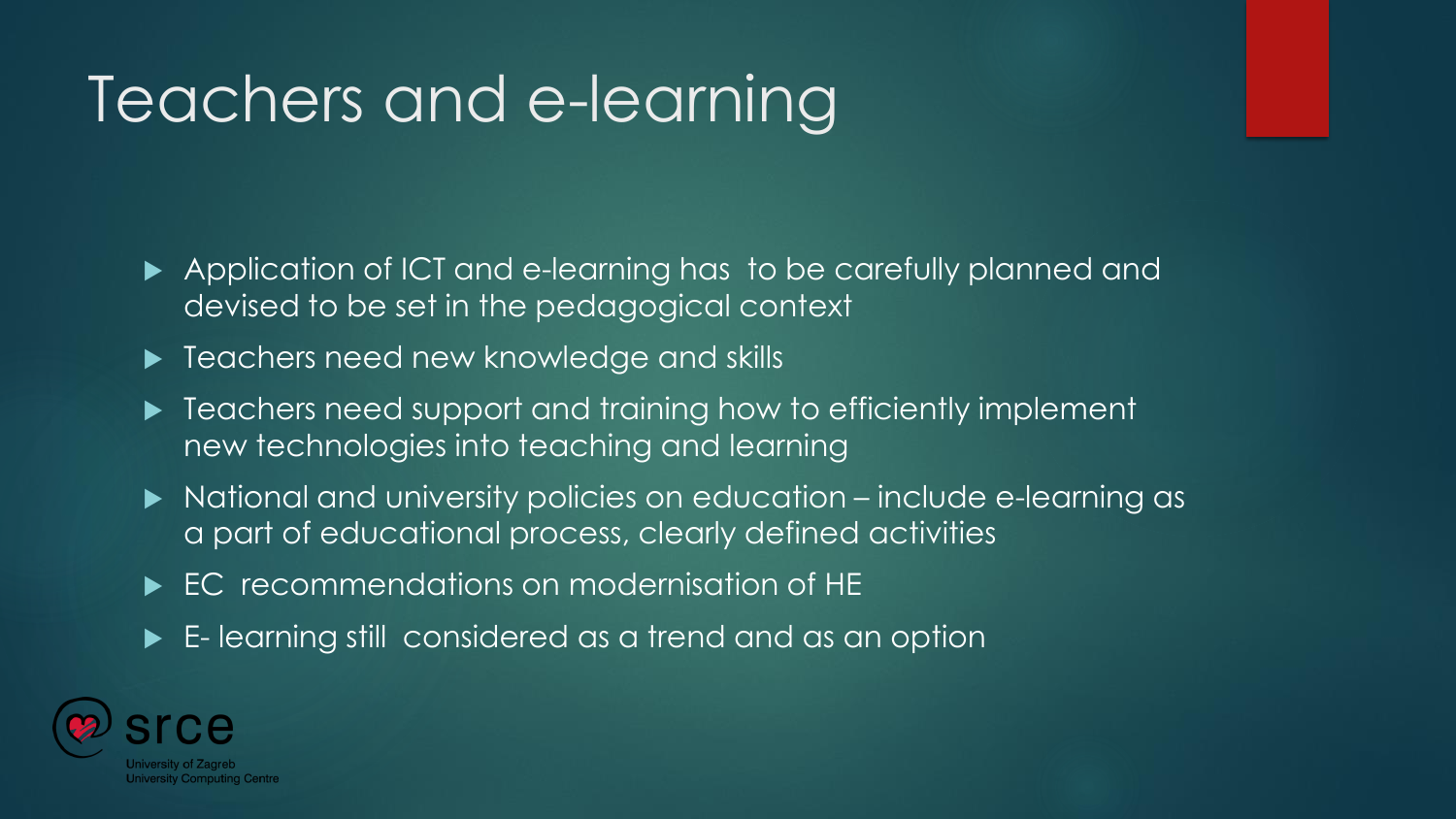## Research

Research was conducted in 2018

- Aim of the research was to determine the attitude of teachers towards e-learning and what digital competence they need in order to apply e-learning in a quality manners in the educational process
- $\blacktriangleright$  To find out how much the lack of possession of digital competencies influence teachers' readiness as well as their motivation to integrate new technologies into the educational process
- ▶ How important is good and systematic support
- **Literature review and survey**
- **Target group: higher education teachers, primarily from the** University of Zagreb



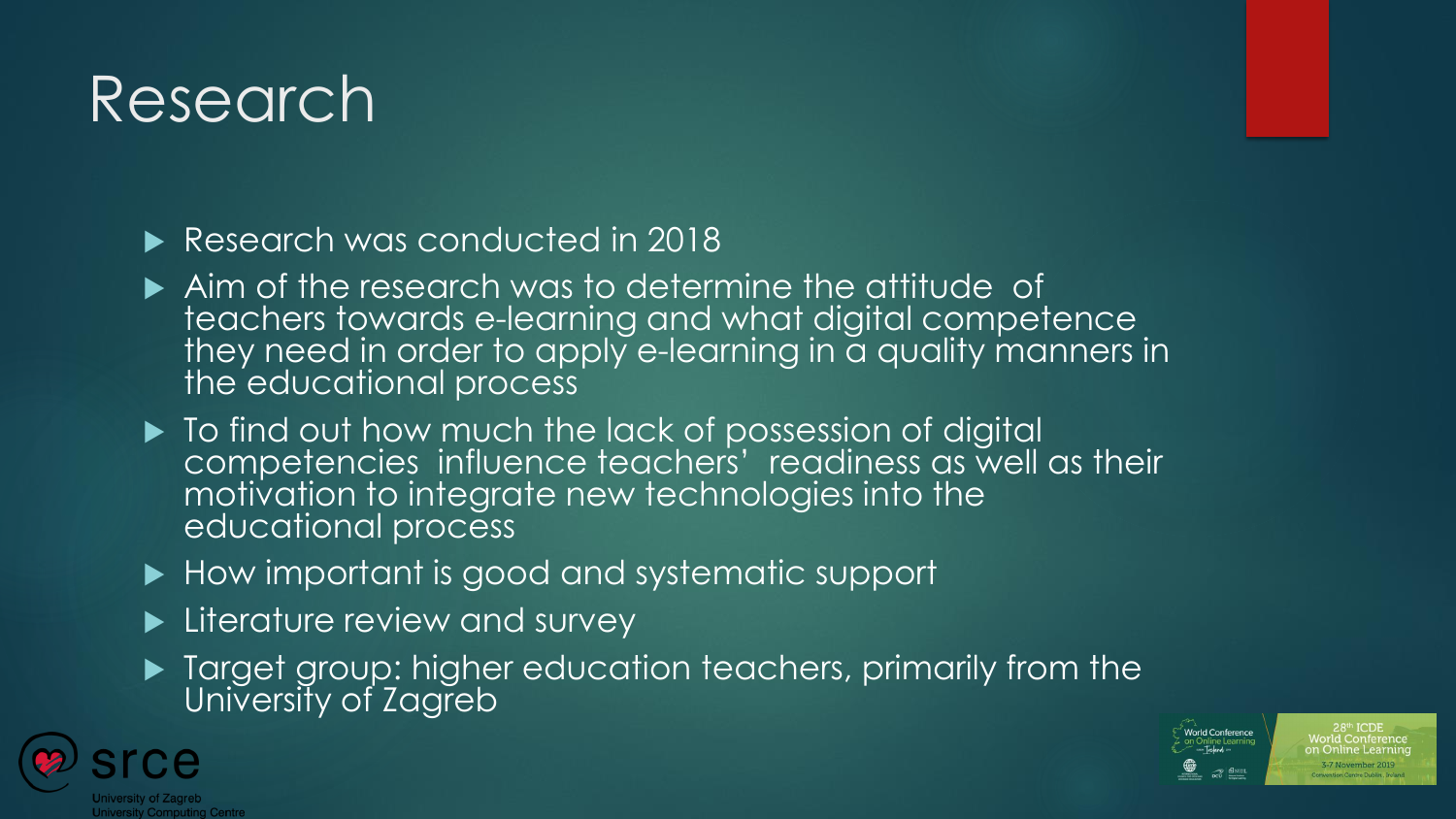## Survey

 $\blacktriangleright$  Online questionnaire with 29 question in three sets:

- $\blacktriangleright$  Teachers' attitude towards new technologies in education and technology and tools used by teachers in teaching
- ▶ Support to teachers in working with technologies
- ▶ Teachers' training and digital competencies for ICT application in learning and teaching
- ▶ 474 teachers participated in the survey
	- ▶ 423 from the University of Zagreb
	- ▶ 52 from other higher education institutions
- ▶ 58,9% of participants are women



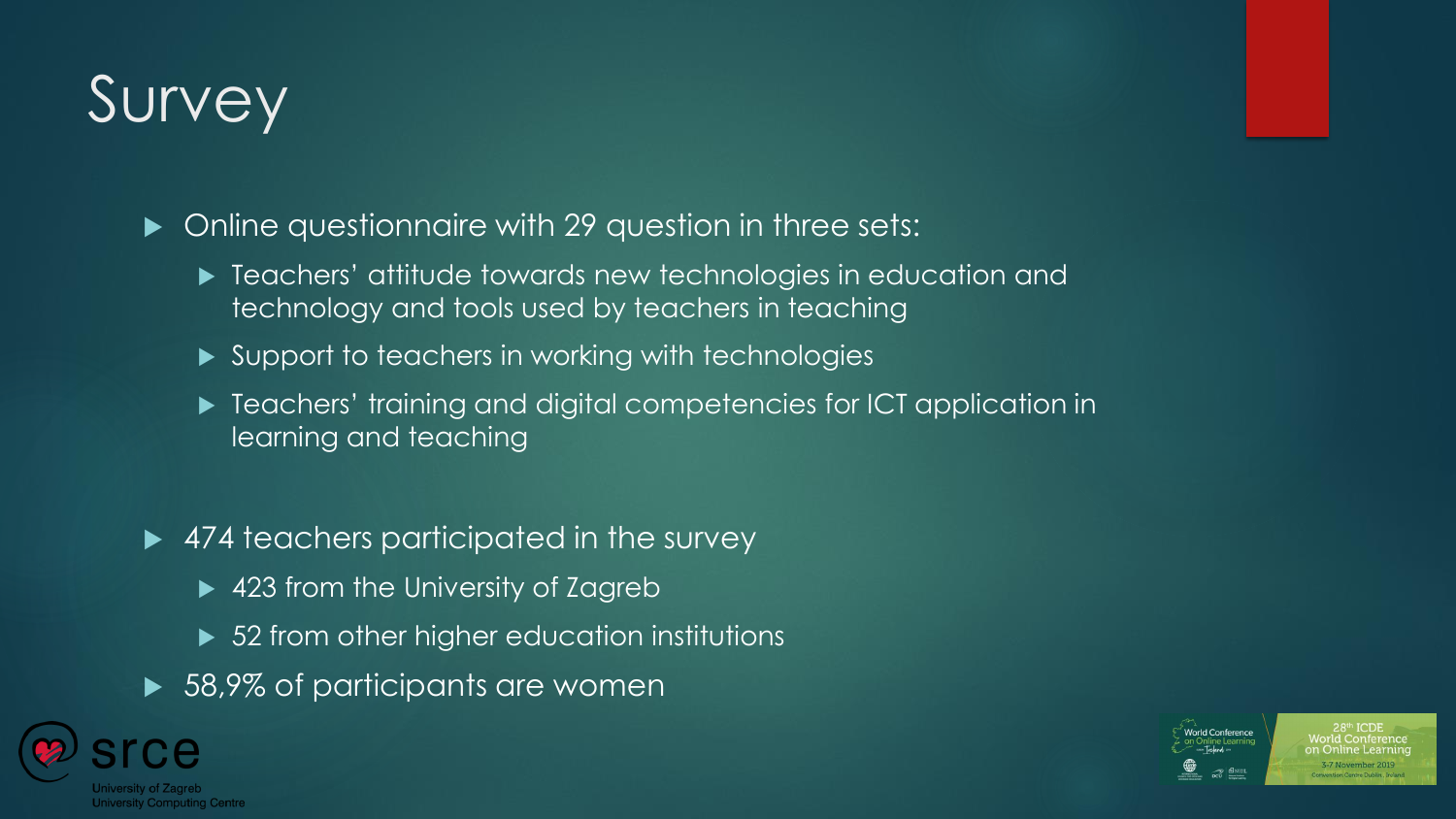## Results - Teachers' attitude towards ICT and e-learning



**Opositive attitude** 

reserved

**negative attitude** 





 $28<sup>th</sup>$  ICDE **Vorld Conference** on Online Learning 3-7 November 2019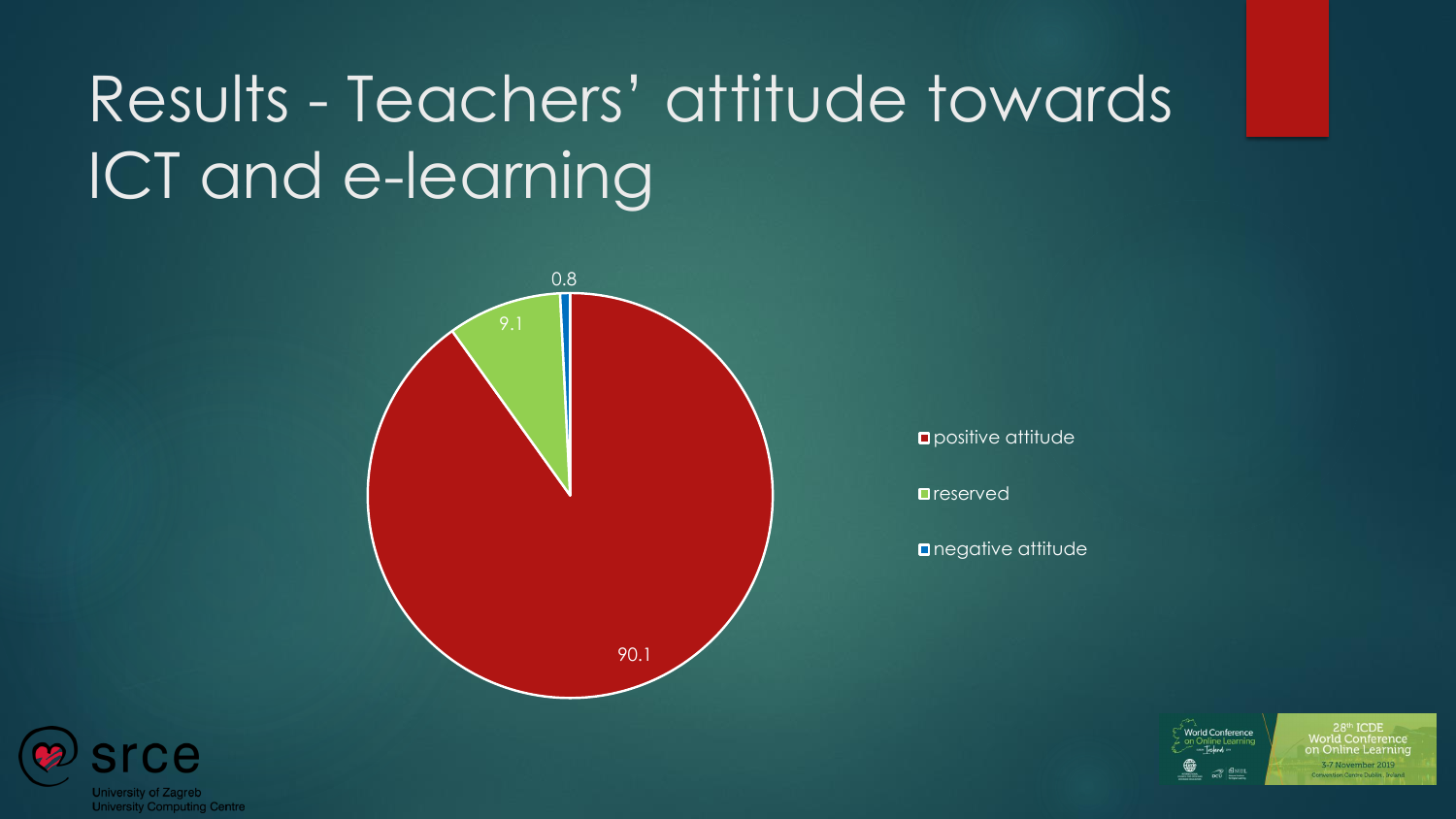# Results (2)

► 63,7% of teachers believe that e-learning is important and significantly contributes to education quality improvement

- ▶ 34,9% of teachers think e-learning contributes to education quality improvement but not significantly
- ▶ 68,1% of teachers believe that the state at their institution is favourable or extremely favourable for the application of e-learning
- ▶ 61,0% of teachers think that the conditions (equipment for computers, the Internet) for e-learning and ICT use in education at their institutions are good or very good



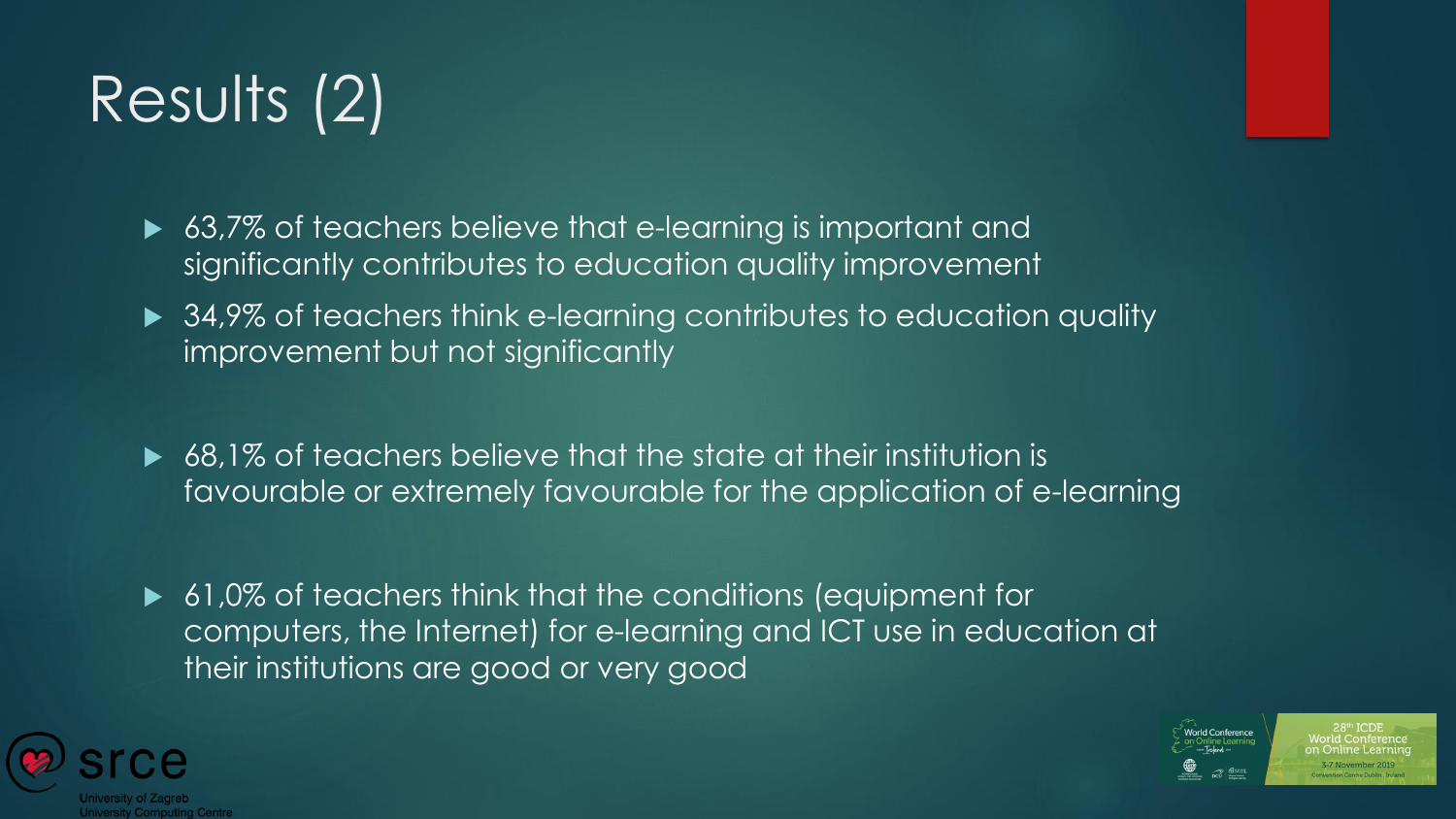#### How teachers use e-learning in their teaching

 $\blacktriangleright$  Mostly as the classroom aid and as a blended learning



distribute teaching materials

- **D**Information about the course and during the course
- **Better communication with** students and between students **E**valuation and grading students work

**O** Feedback to students on their progress in course



-7 November 2019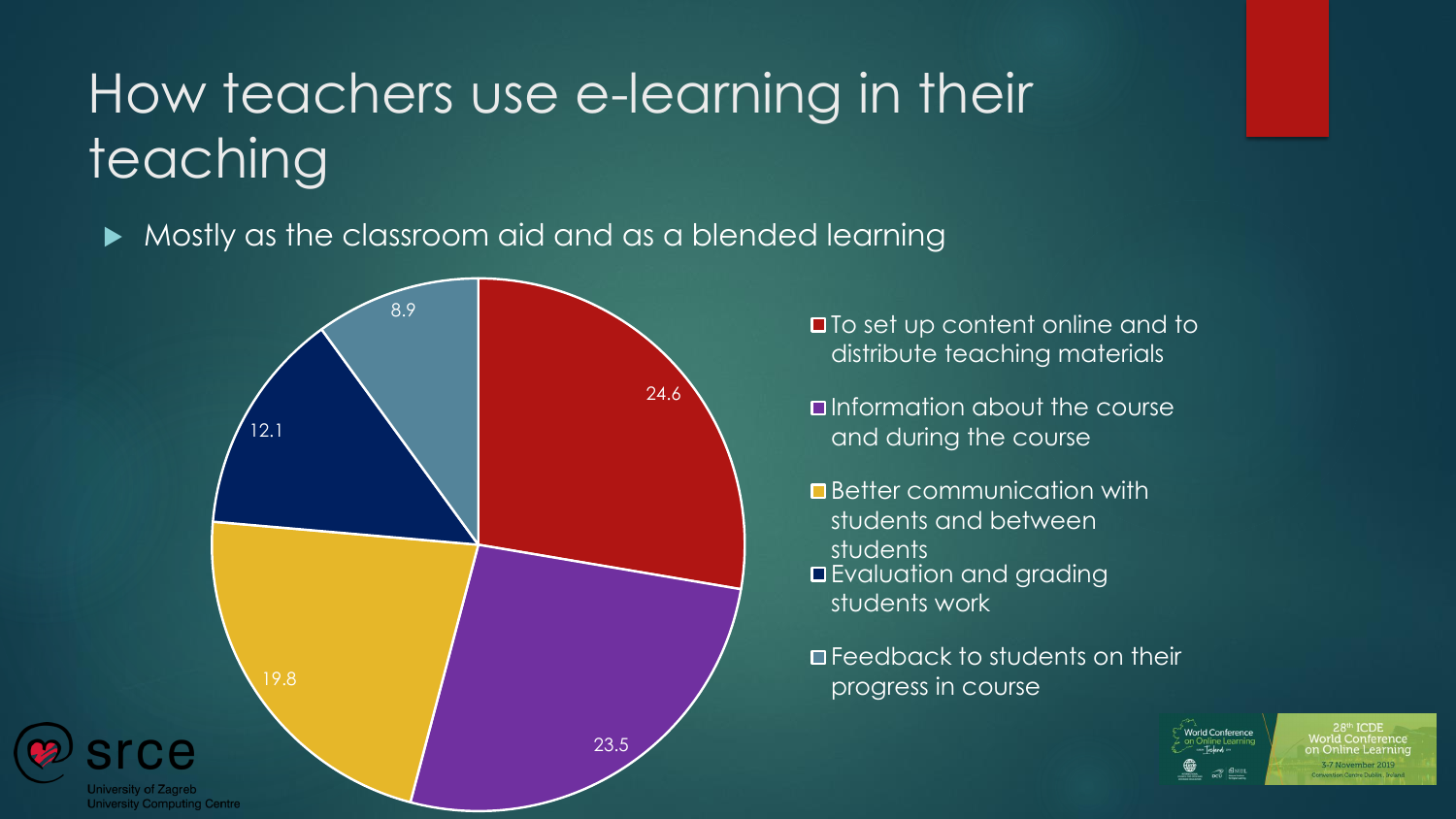#### Reasons for not having the e-learning component in their courses



**Vorld Conference**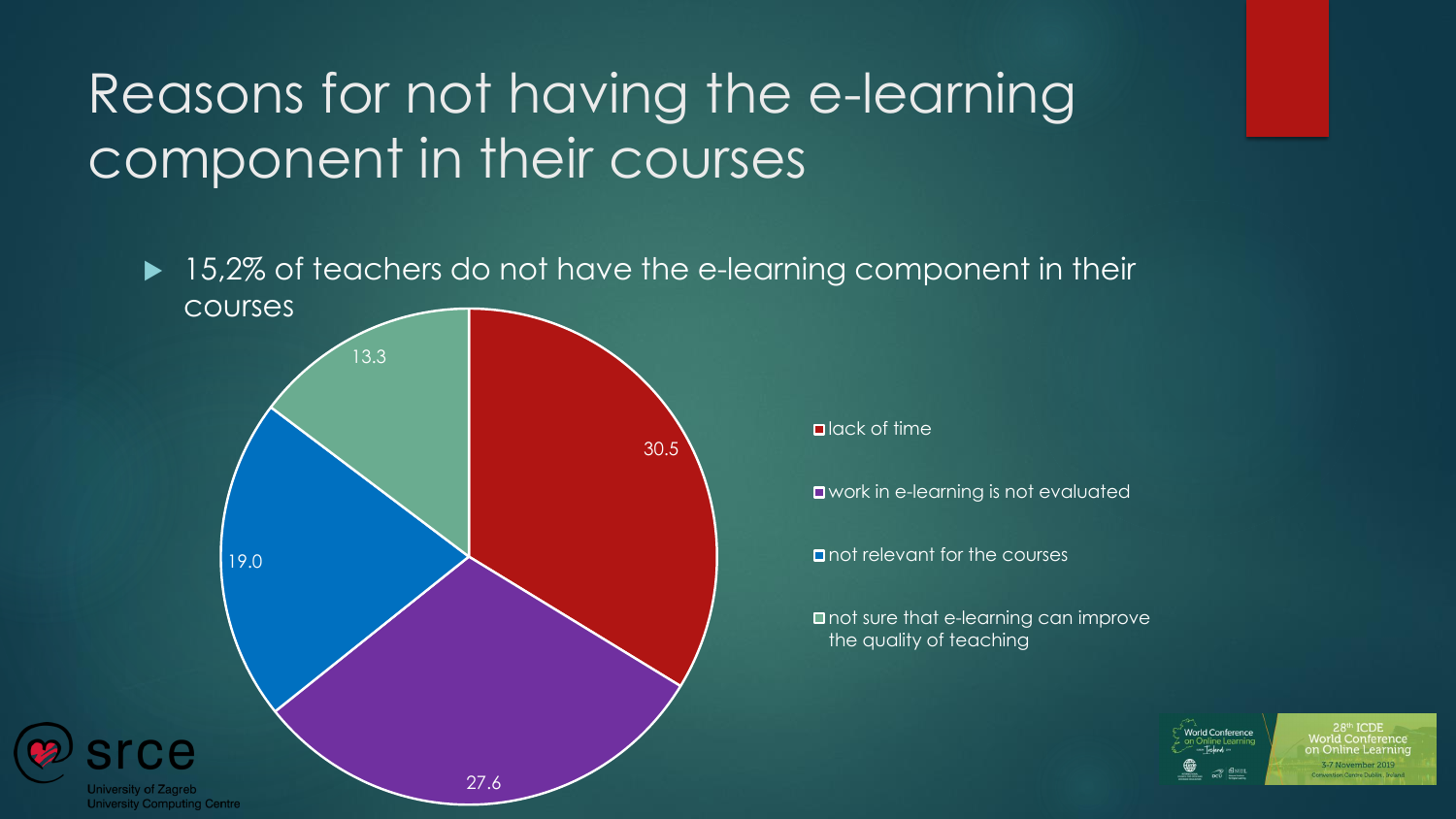#### How these teachers can be encouraged to start using e-learning?

- **Available and systematic support** in applying new technologies
- **Recognition** of their effort and innovativeness in teaching
- Availability of **professional trainings** in application of new technologies
- **Examples of good practices**
- If institution decides that **e-learning is compulsory**



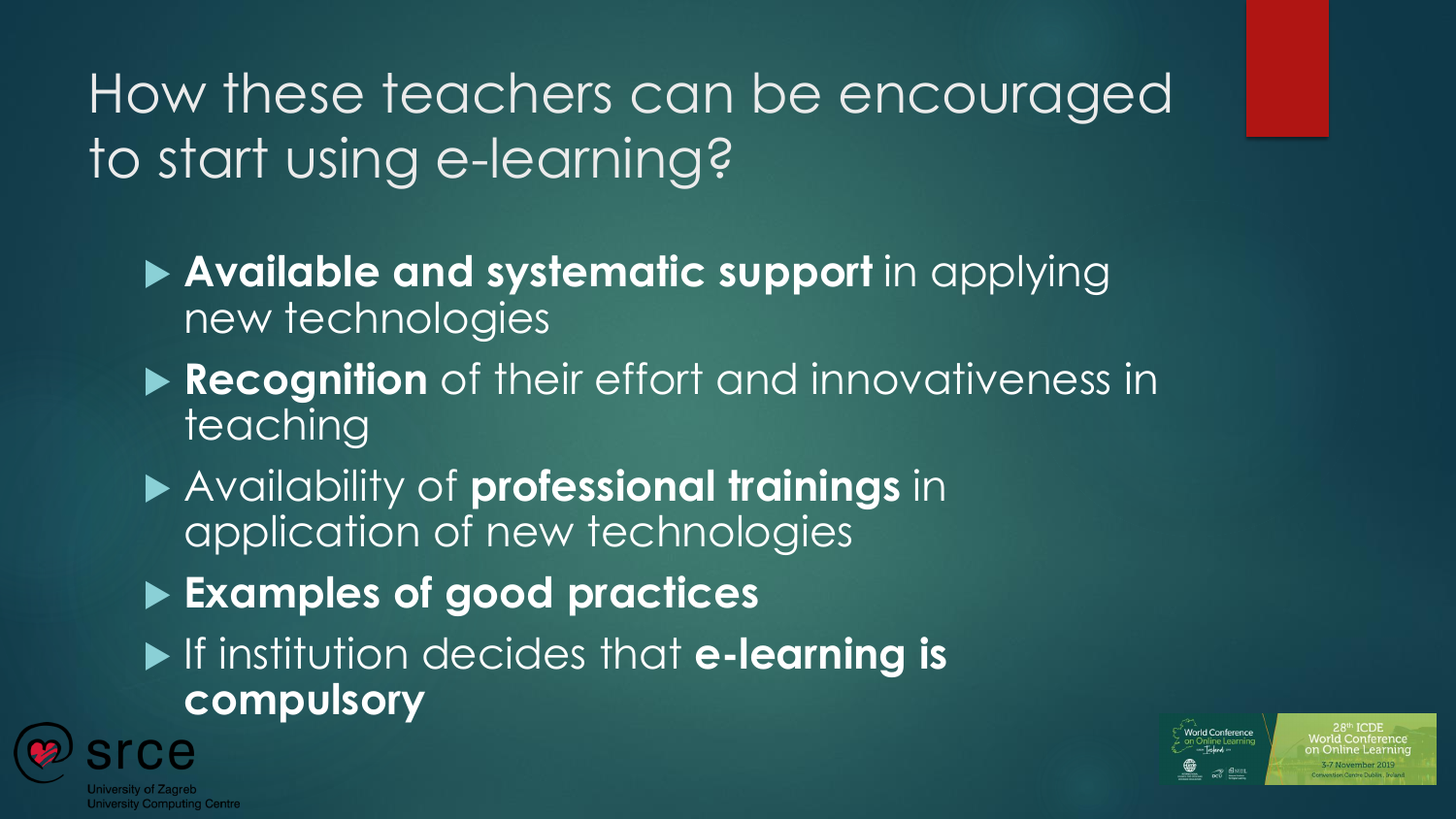## Teachers' need for support in use of ICT and e-learning

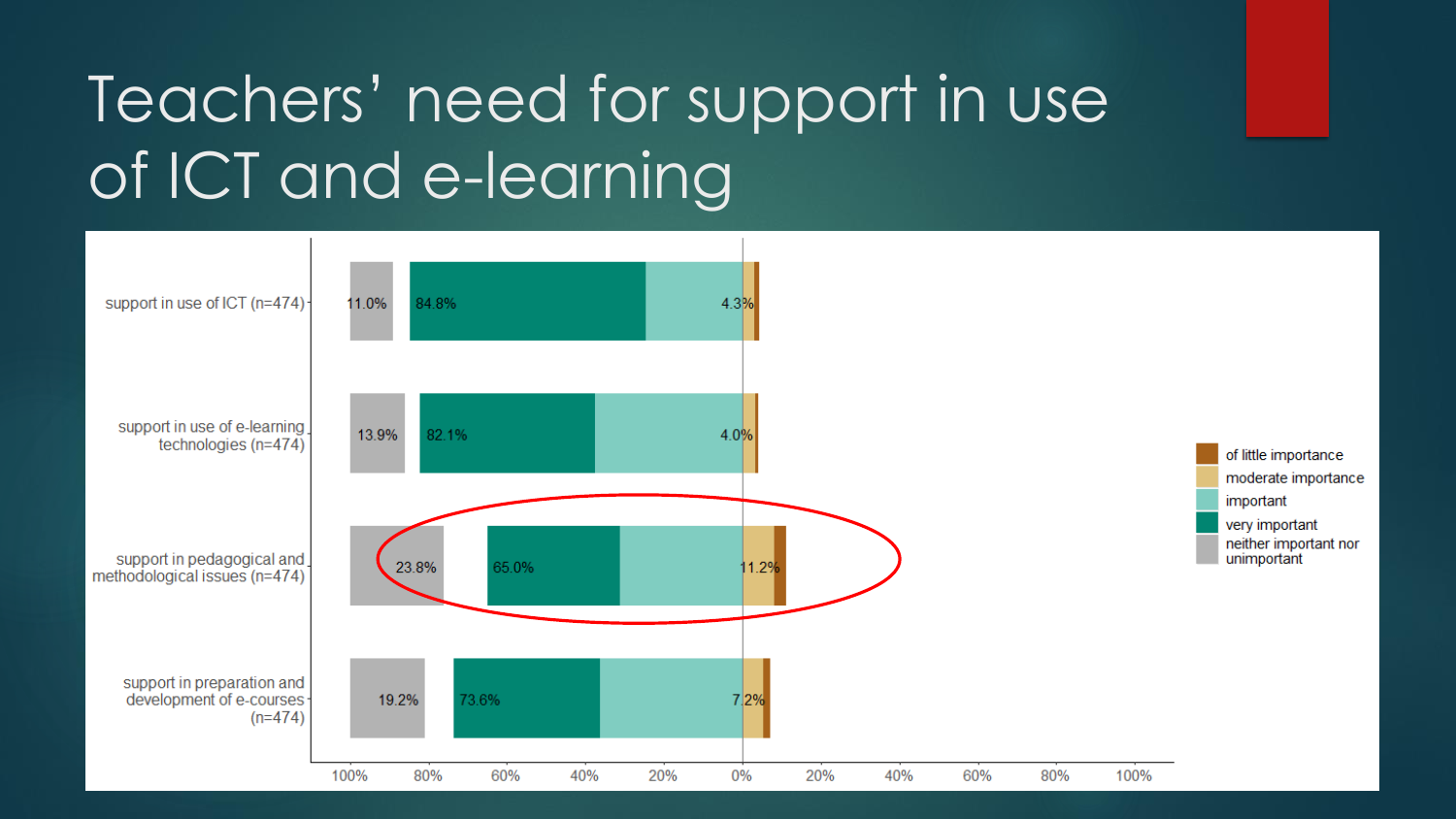#### Teachers' need for training…

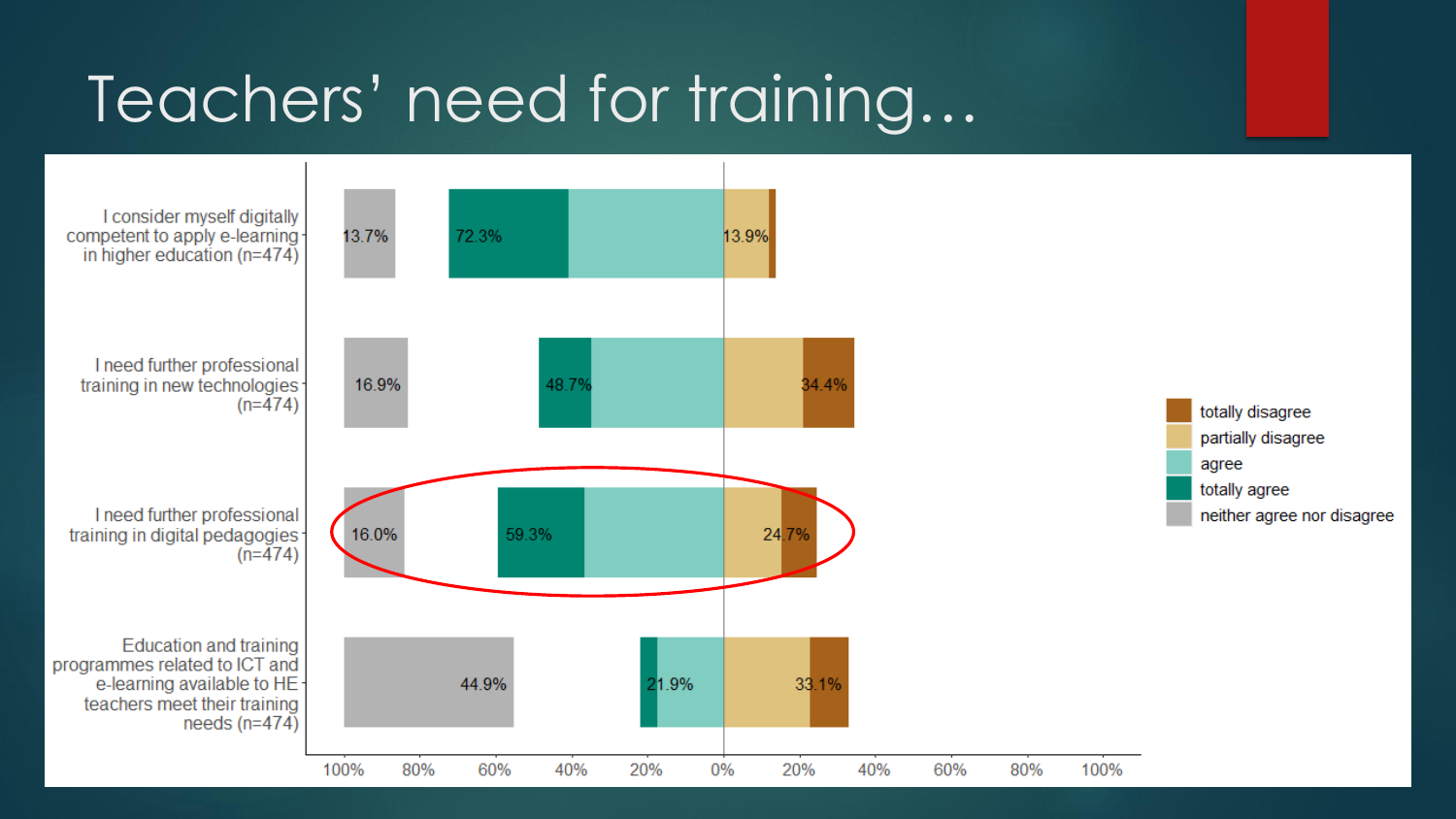#### Teachers' continuous professional development regarding ICT and elearning



19,7% of them attended training programs in SRCE

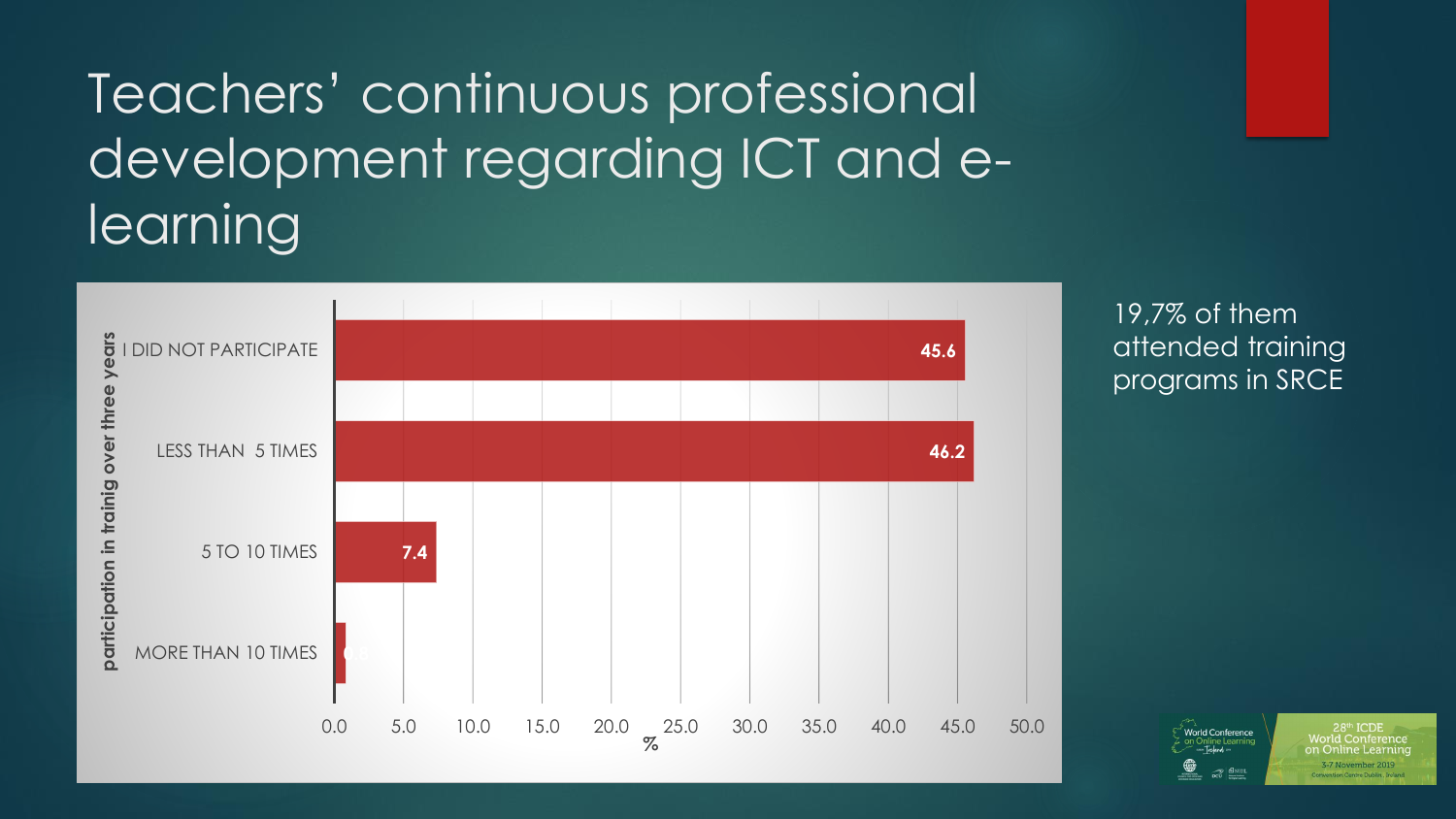Top reasons teachers gave for participating in training programs in ICT and e-learning

▶ Personal need from improvement **IMPROVEMENT of the quality of education** ▶ Because of students



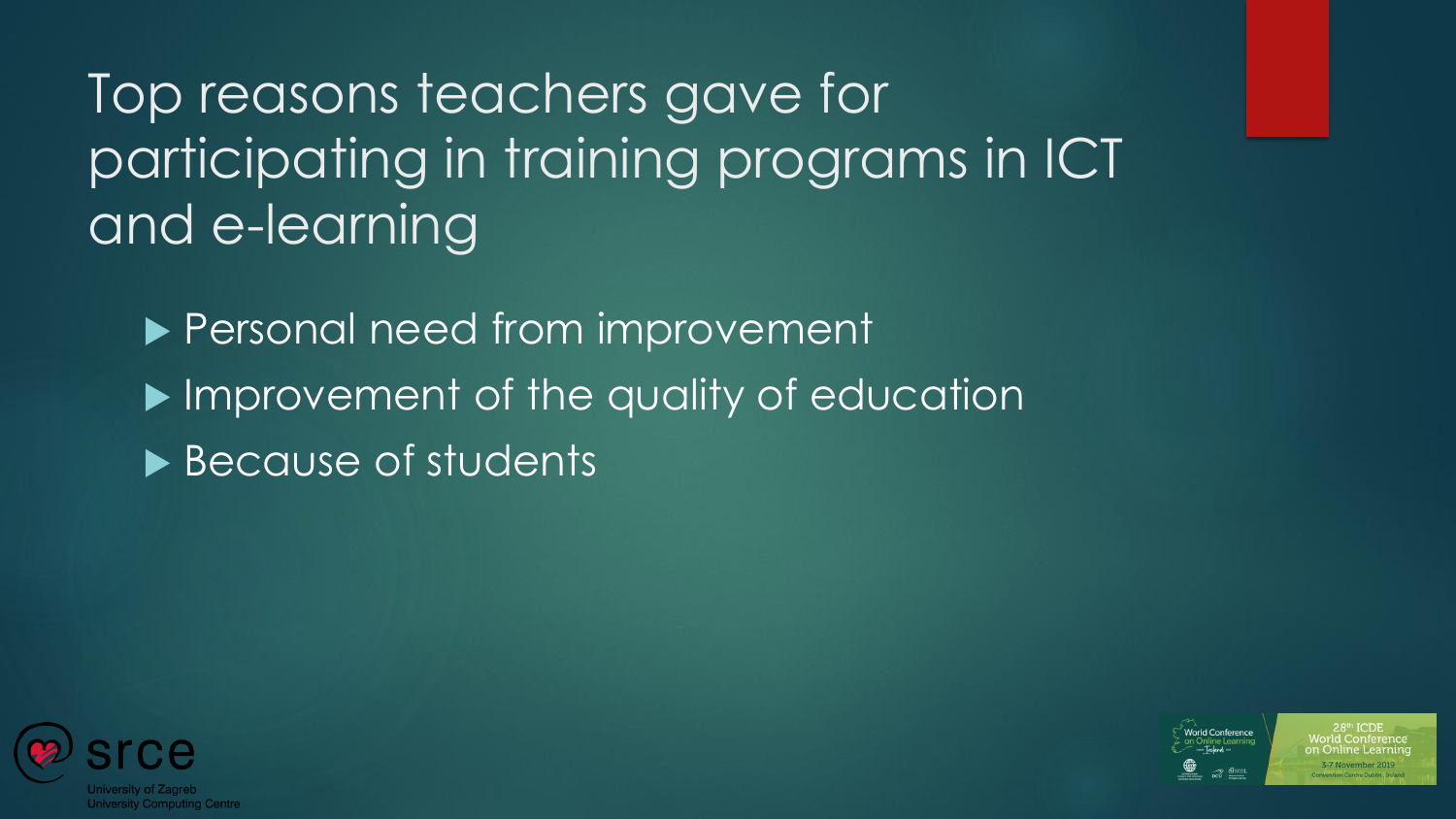#### Teachers identified competencies they need to efficiently implement e-learning



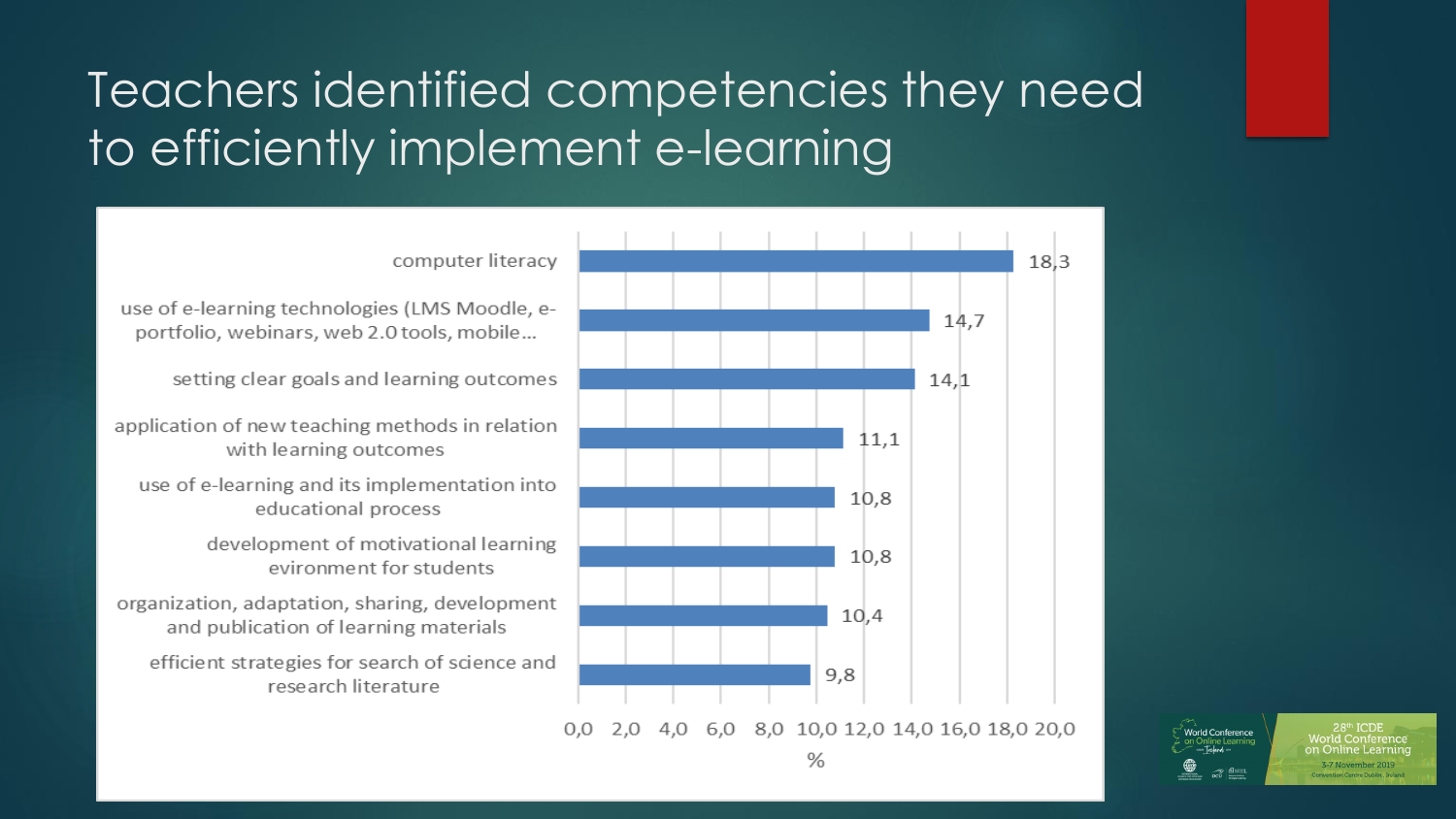## What kind of training teachers want?

- ▶ They like consultations one on one
- ▶ They want variety of training (f2f, mixed mode and online)
- **Training should be interactive and engaging, they do** not want to be passive participants
- ▶ They want examples of good practice
- ▶ They want to be part of community yet left on their own when it suits them
- ▶ They want good quality and systemaytic support

**They do not want to read long manuals** 

niversity Computing Centre

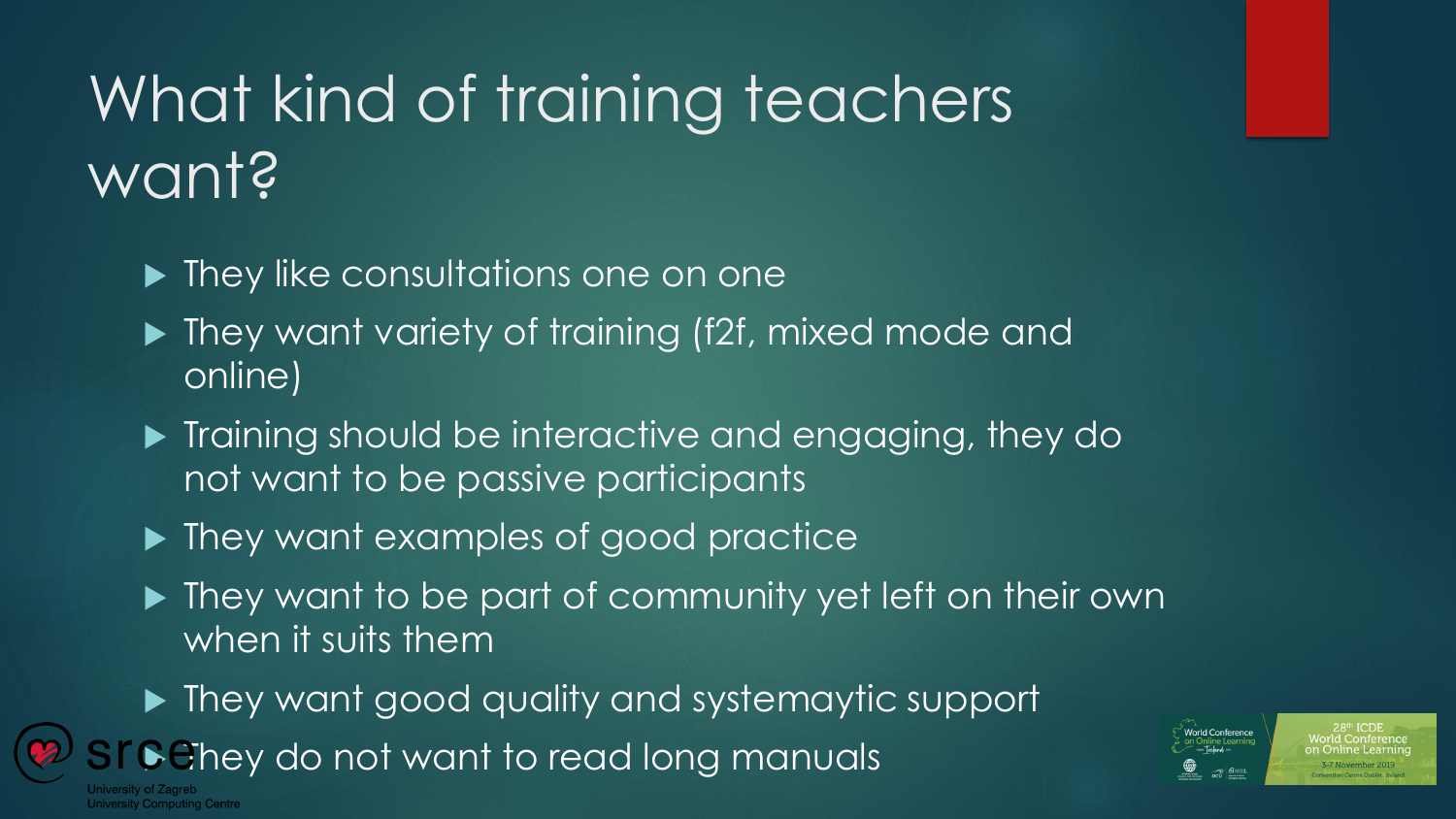# Conclusions (1)

#### **F** Teachers have:

- ▶ Positive attitude towards e-learning
- ▶ Belief that e-learning is important
- ▶ Have e-learning component in their course
- $\triangleright$  Still:
	- E-learning is not mandatory part of the course
	- E-learning is used on the basic level
	- $\blacktriangleright$  Teachers find themselves digitally competent for elearning application in teaching and they can identify sort of professional training they need to improve their skills – but they do not take trainings